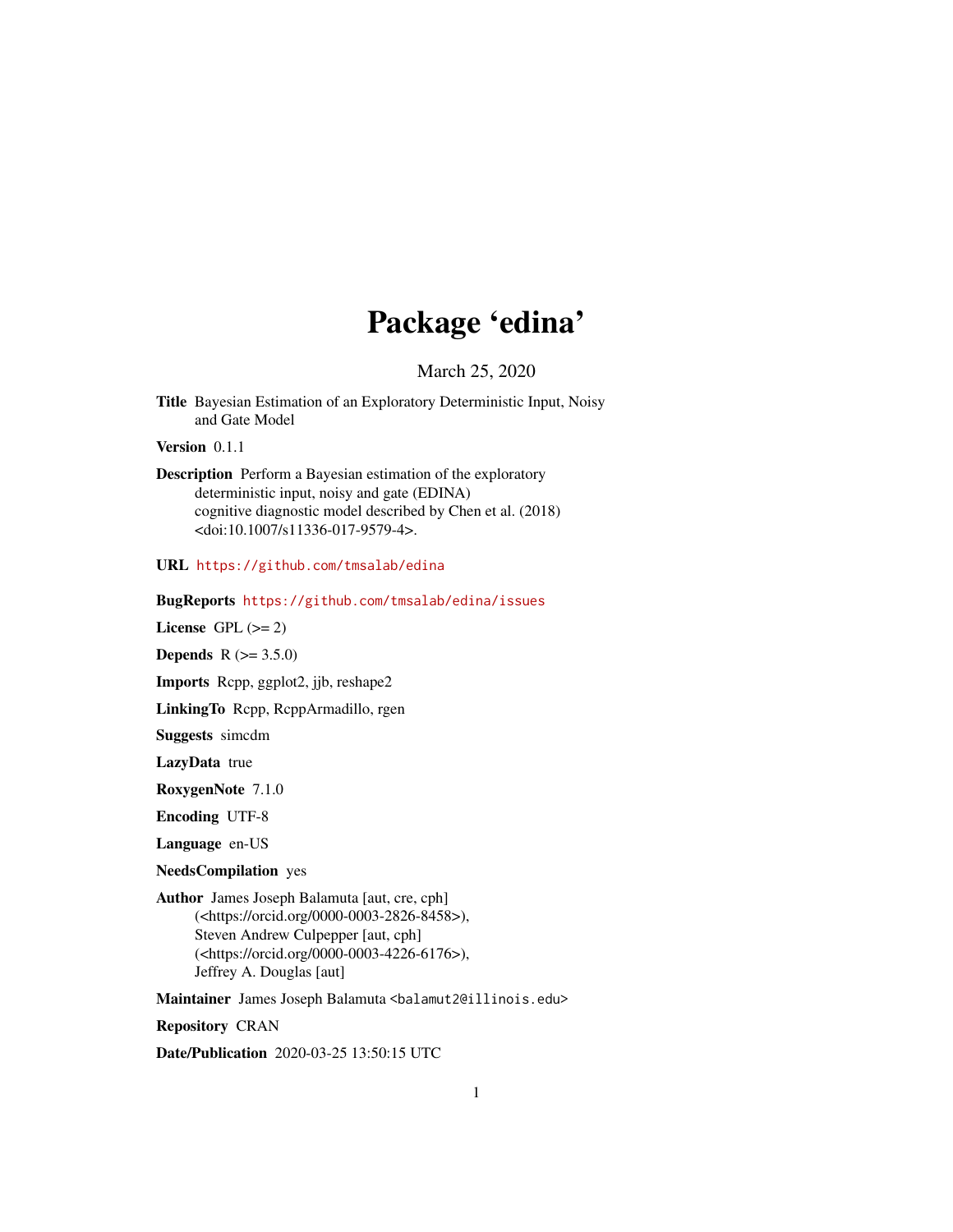## <span id="page-1-0"></span>R topics documented:

|       | $autoplot.auto\_edina \ldots \ldots \ldots \ldots \ldots \ldots \ldots \ldots \ldots \ldots \ldots \ldots 3$ |                |
|-------|--------------------------------------------------------------------------------------------------------------|----------------|
|       |                                                                                                              | $\overline{4}$ |
|       |                                                                                                              |                |
|       |                                                                                                              |                |
|       |                                                                                                              |                |
|       |                                                                                                              |                |
|       |                                                                                                              |                |
|       |                                                                                                              |                |
|       |                                                                                                              |                |
|       |                                                                                                              |                |
|       |                                                                                                              |                |
|       |                                                                                                              |                |
|       |                                                                                                              |                |
|       |                                                                                                              |                |
|       |                                                                                                              |                |
|       |                                                                                                              |                |
|       |                                                                                                              |                |
|       |                                                                                                              |                |
|       |                                                                                                              |                |
| Index |                                                                                                              | 20             |

<span id="page-1-1"></span>as\_q\_matrix *Coerce* data.frame *and* matrix *classes to Q Matrix.*

#### Description

as.q\_matrix acts as an aliases.

#### Usage

```
as_q_matrix(x, ...)
## S3 method for class 'data.frame'
as_q_matrix(x, ...)## S3 method for class 'matrix'
as_q_matrix(x, ...)## Default S3 method:
as_q_matrix(x, ...)
```
#### Arguments

|          | Either a data. frame or matrix. |
|----------|---------------------------------|
| $\cdots$ | Not used                        |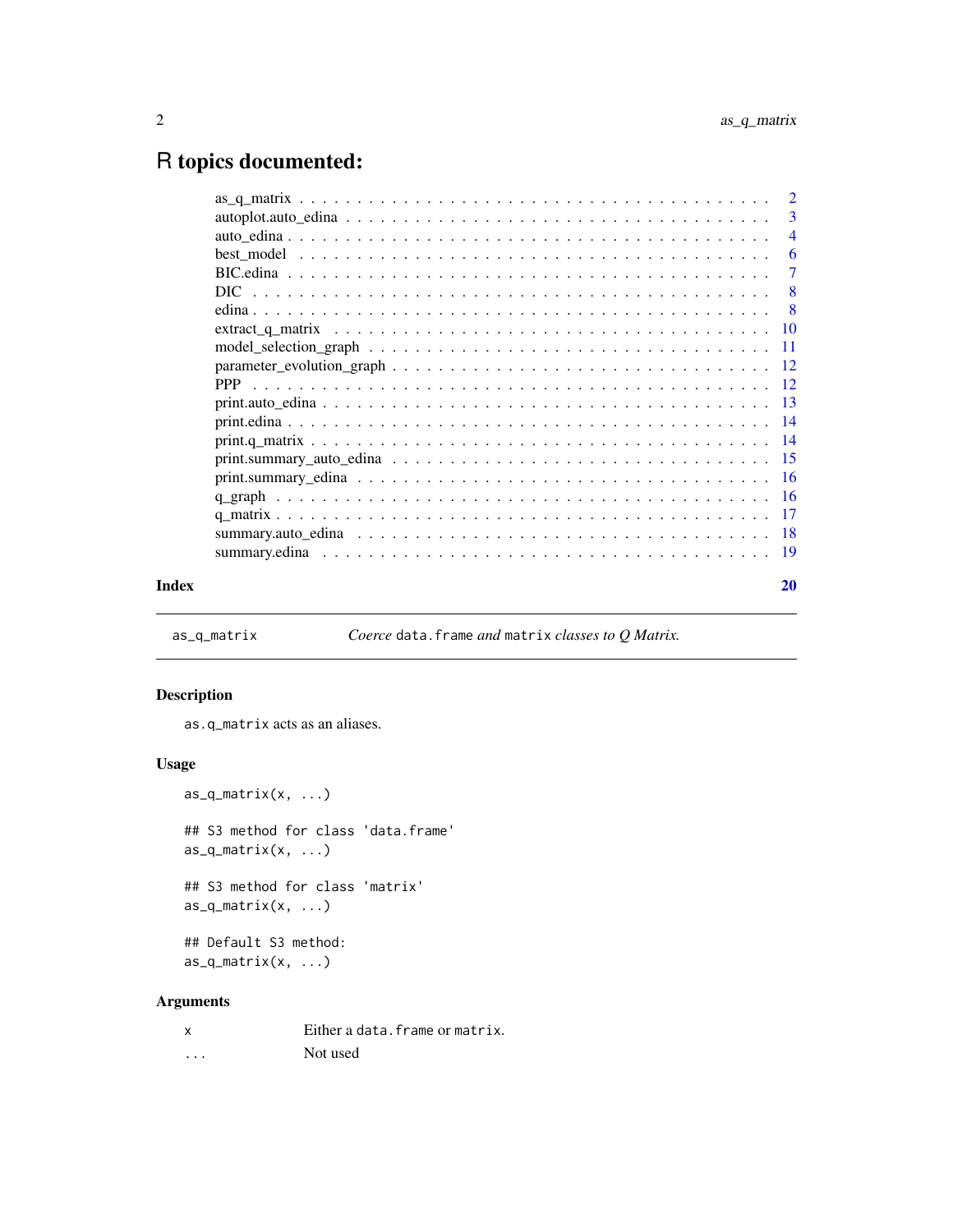<span id="page-2-0"></span>autoplot.auto\_edina 3

#### Value

A q\_matrix object.'

### See Also

[q\\_matrix\(\)](#page-16-1)

#### Examples

```
# Q matrix values
x = matrix(c(1, 0, 0, 1), nrow = 2)# Construct class
q_mat = as_q_matrix(x)
```
<span id="page-2-1"></span>autoplot.auto\_edina *Graph the Auto EDINA Object*

#### Description

Presents either the fitting of model heuristics or the evolution of parameters on a graph

#### Usage

```
## S3 method for class 'auto_edina'
autoplot(
 object,
  type = c("selection", "guessing", "slipping", "evolution"),
  ...
)
```
### Arguments

| object   | An auto_edina object.                                              |
|----------|--------------------------------------------------------------------|
| type     | Kind of graph to display. Valid types: "selection" or "evolution". |
| $\cdots$ | Not used.                                                          |

#### Value

A ggplot2 object.

#### See Also

```
auto_edina(), best_model(), model_selection_graph(), parameter_evolution_graph()
```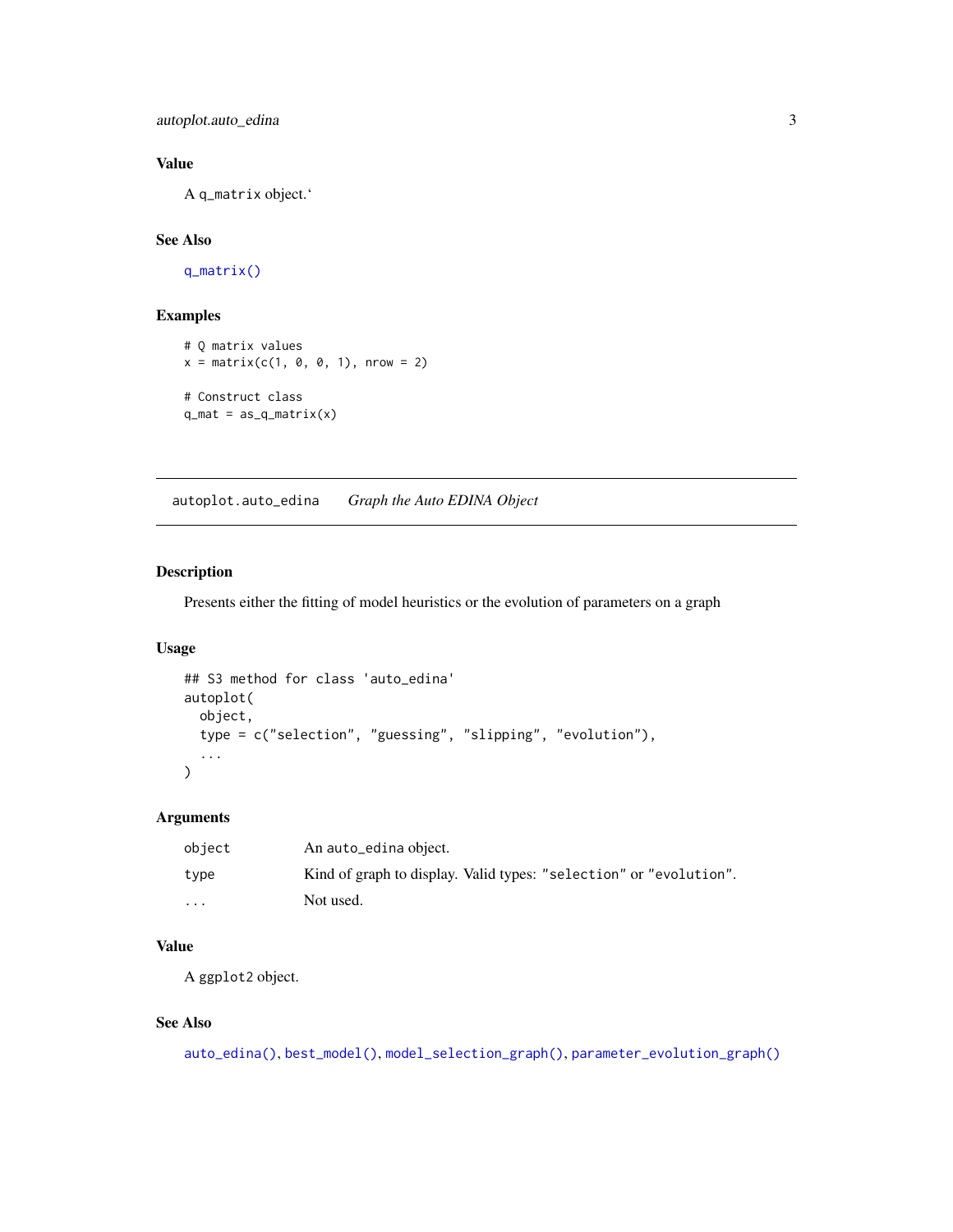#### Examples

```
if(requireNamespace("simcdm", quietly = TRUE)) {
# Set a seed for reproducibility
set.seed(1512)
# Setup data simulation parameters
N = 2 # Number of Examinees / Subjects
J = 10 # Number of Items
K = 2 # Number of Skills / Attributes
# Note:
# Sample size and attributes have been reduced to create a minimally
# viable example that can be run during CRAN's automatic check.
# Please make sure to have a larger sample size...
# Assign slipping and guessing values for each item
ss = gs = rep(.2, J)# Simulate an identifiable Q matrix
Q = \text{simcdm}:\text{sim\_q\_matrix}(J, K)# Simulate subject attributes
subject_alphas = simcdm::sim_subject_attributes(N, K)
# Simulate items under the DINA model
items_dina = simcdm::sim_dina_items(subject_alphas, Q, ss, gs)
# Requires at least 15 seconds of execution time.
# Three EDINA models will be fit with increasing number of attributes.
model_set_edina = auto\_edina(items\_dina, k = 2:4)# Visualize results results
autoplot(model_set_edina, type = "selection")
# Equivalent to:
model_selection_graph(model_set_edina)
# View model parameters
autoplot(model_set_edina, type = "guessing")
# Or directly call with:
parameter_evolution_graph(model_set_edina, type = "guessing")
}
```
<span id="page-3-1"></span>

<span id="page-3-0"></span>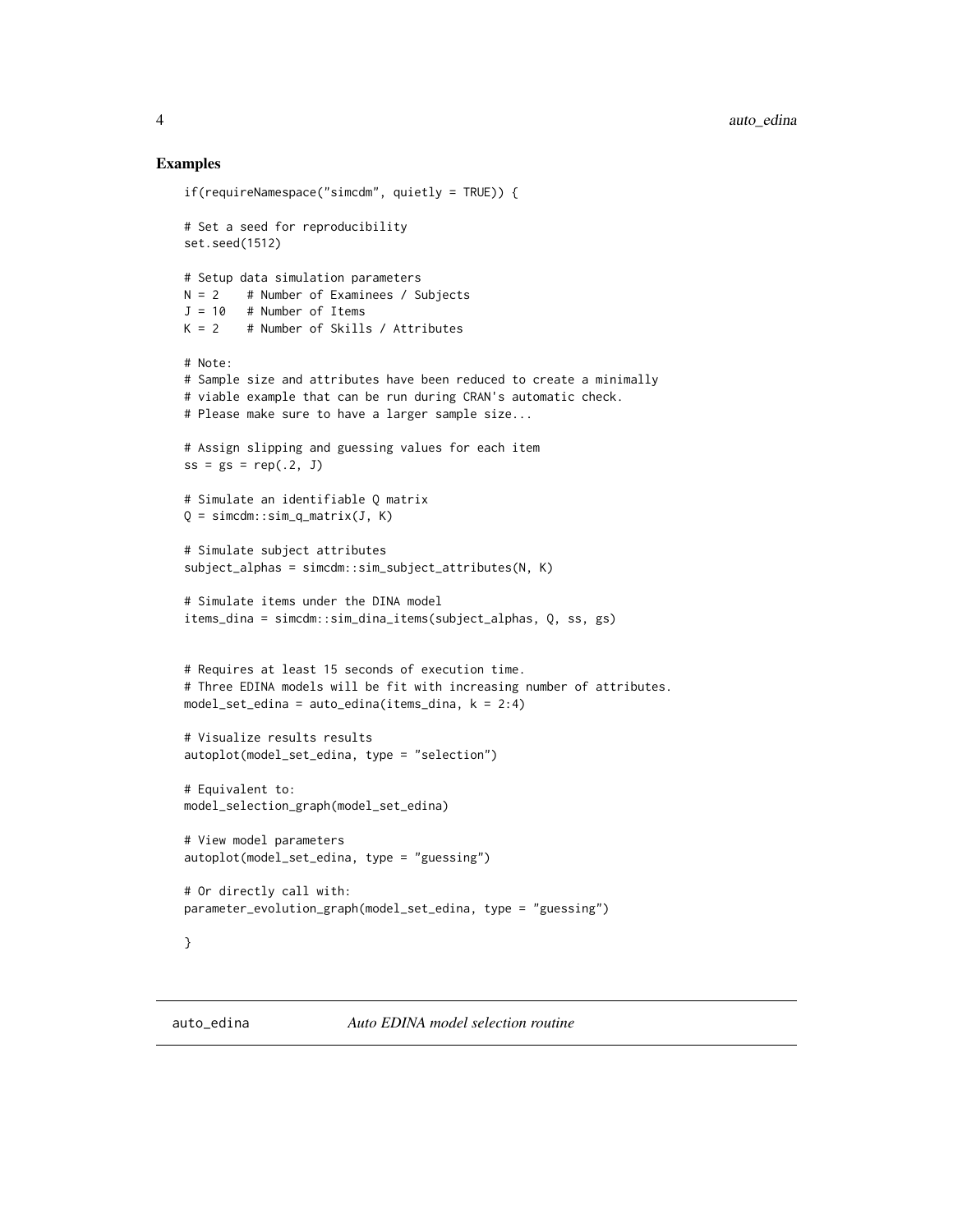#### <span id="page-4-0"></span>auto\_edina 5

#### Description

Automatically select an appropriate  $K$  dimension for a  $Q$  matrix under the Exploratory Deterministic Input, Noise And gate (EDINA) Model.

#### Usage

```
auto\_edina(data, k = 2:4, burnin = 10000, chain\_length = 20000)
```
#### Arguments

| data         | Binary responses to assessments in matrix form with dimensions $N \times J$ . |
|--------------|-------------------------------------------------------------------------------|
| k            | Number of Attribute Levels as a positive integer.                             |
| burnin       | Number of Observations to discard on the chain.                               |
| chain_length | Length of the MCMC chain                                                      |

#### Value

An auto\_edina object that contains:

- edina\_models: A list containing all estimated edina model objects.
- criterions: Information criterions calculated for each model
- k\_checked: Varying k dimensions checked.
- j: Number of Items

#### See Also

[autoplot.auto\\_edina\(\)](#page-2-1), [best\\_model\(\)](#page-5-1), [model\\_selection\\_graph\(\)](#page-10-1), [parameter\\_evolution\\_graph\(\)](#page-11-1)

#### Examples

```
if(requireNamespace("simcdm", quietly = TRUE)) {
# Set a seed for reproducibility
set.seed(1512)
# Setup data simulation parameters
N = 15 # Number of Examinees / Subjects
J = 10 # Number of Items
K = 2 # Number of Skills / Attributes
# Note:
# Sample size and attributes have been reduced to create a minimally
# viable example that can be run during CRAN's automatic check.
# Please make sure to have a larger sample size...
# Assign slipping and guessing values for each item
ss = gs = rep(.2, J)# Simulate an identifiable Q matrix
```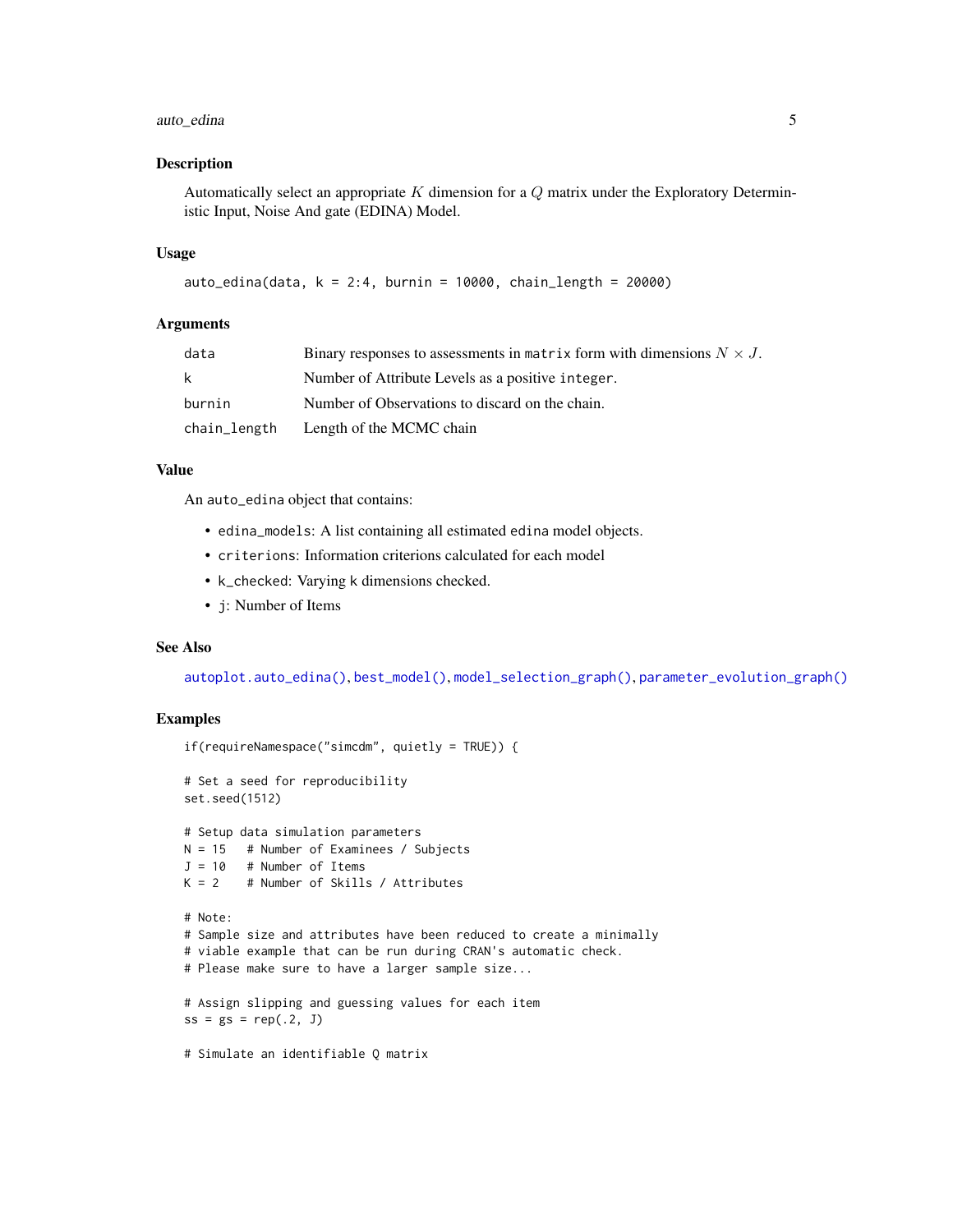```
Q = \text{simcdm}:\text{sim\_q\_matrix}(J, K)# Simulate subject attributes
subject_alphas = simcdm::sim_subject_attributes(N, K)
# Simulate items under the DINA model
items_dina = simcdm::sim_dina_items(subject_alphas, Q, ss, gs)
# Requires at least 15 seconds of execution time.
# Three EDINA models will be fit with increasing number of attributes.
model_set_edina = auto_edina(items_dina, k = 2:4)
# Display results
model_set_edina
# Retrieve criterion table
table = summary(model_set_edina)
# Extract "best model"
best_model(model_set_edina)
}
```
<span id="page-5-1"></span>best\_model *Extract the Best Model*

#### Description

Extracts the best model from the auto\_\*() search procedure.

#### Usage

```
best_model(x, \ldots)## S3 method for class 'auto_edina'
best_model(x, ic = c("ppp", "bic", "dic"), ...)
```
#### Arguments

| x                       | An auto_edina object                       |
|-------------------------|--------------------------------------------|
| $\cdot$ $\cdot$ $\cdot$ | Not used.                                  |
| iс                      | Information criterion name. Default "ppp". |

#### Value

An edina model object corresponding to the smallest value of requested information criterion.

<span id="page-5-0"></span>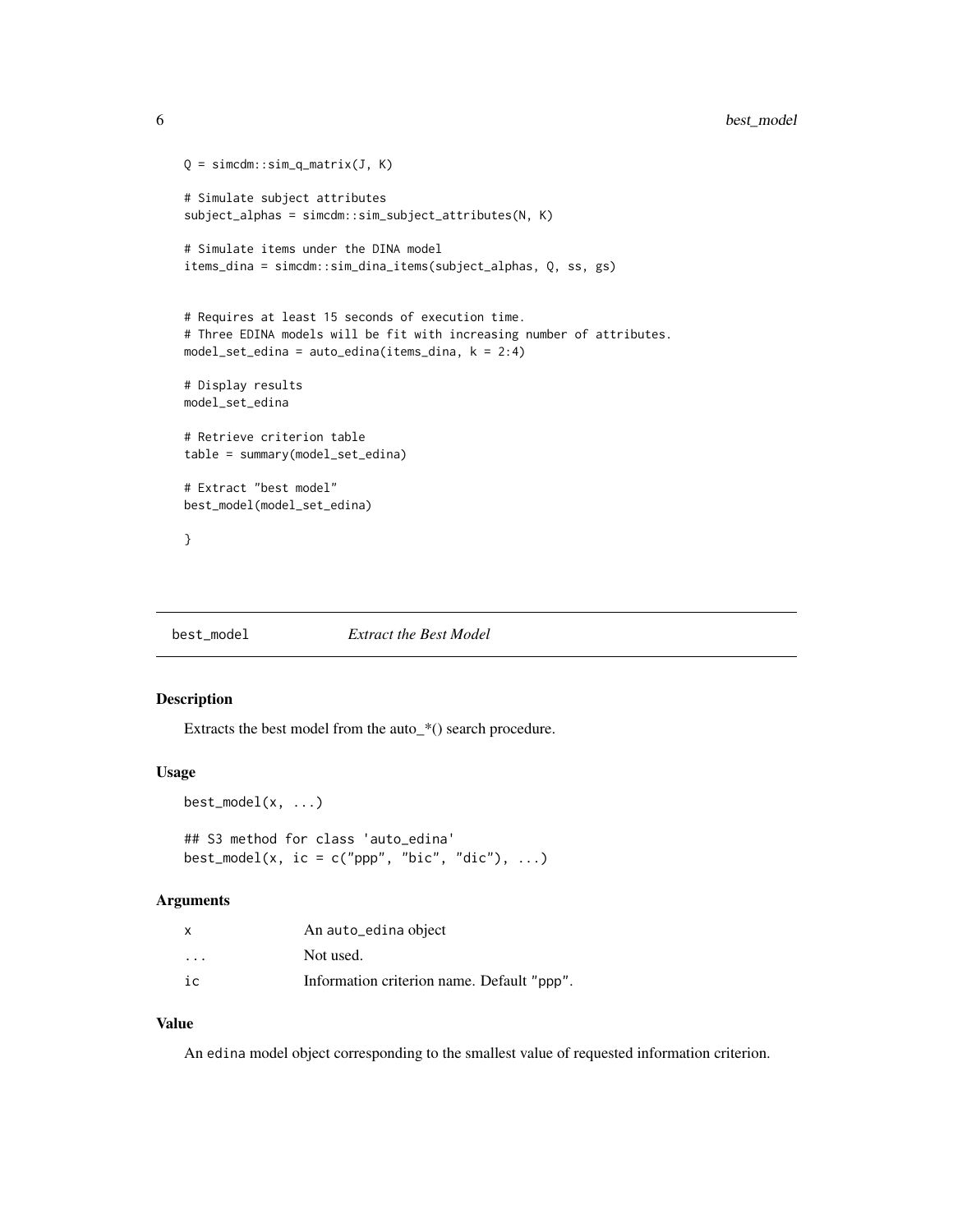#### <span id="page-6-0"></span>BIC.edina 7

## See Also

[DIC.edina\(\)](#page-7-1), [BIC.edina\(\)](#page-6-1), [PPP.edina\(\)](#page-11-2)

#### <span id="page-6-1"></span>BIC.edina *Bayesian Information Criterion (BIC)*

#### Description

Calculate BIC for EDINA models.

#### Usage

## S3 method for class 'edina' BIC(object, ...)

#### Arguments

| object  | An edina object |
|---------|-----------------|
| $\cdot$ | Not used.       |

#### Value

The BIC value of the given model.

#### BIC Computation Procedure

$$
BIC = -2\log p\left(\mathbf{y}|\hat{\theta}\right) + \left((k+2) * j + 2^k\right)\log(n)
$$

#### See Also

[PPP.edina\(\)](#page-11-2), [DIC.edina\(\)](#page-7-1)

[PPP.edina\(\)](#page-11-2), [DIC.edina\(\)](#page-7-1)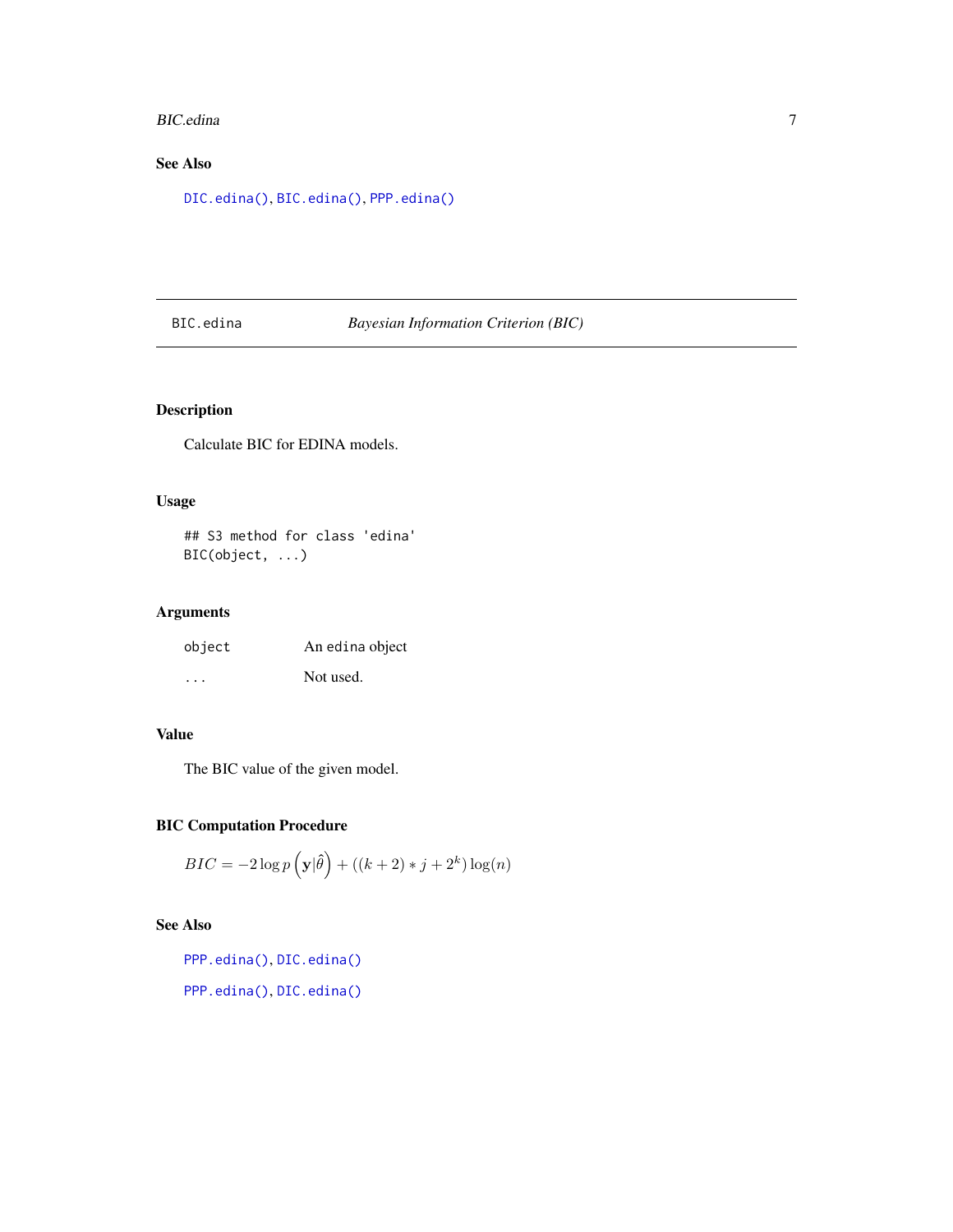#### <span id="page-7-1"></span><span id="page-7-0"></span>Description

Calculate DIC for EDINA models.

#### Usage

```
DIC(object, ...)
```
## S3 method for class 'edina' DIC(object, ...)

#### Arguments

| object | An edina object |
|--------|-----------------|
| .      | Not used.       |

#### Value

The DIC value of the given model.

#### DIC Computation Procedure

$$
DIC = -2 \left( \log p \left( \mathbf{y} | \hat{\theta} \right) - 2 \left( \log p \left( \mathbf{y} | \hat{\theta} \right) - \frac{1}{N} \sum_{n=1}^{N} \log p \left( \mathbf{y} | \theta_s \right) \right) \right)
$$

#### See Also

[PPP.edina\(\)](#page-11-2), [BIC.edina\(\)](#page-6-1)

<span id="page-7-2"></span>edina *EDINA Estimation Routine*

#### Description

Performs the Exploratory Deterministic Input, Noise and Gate Model (EDINA) estimation on a given data set with a prespecified k value.

#### Usage

```
edina(data, k = 3, burnin = 10000, chain_length = 20000)
```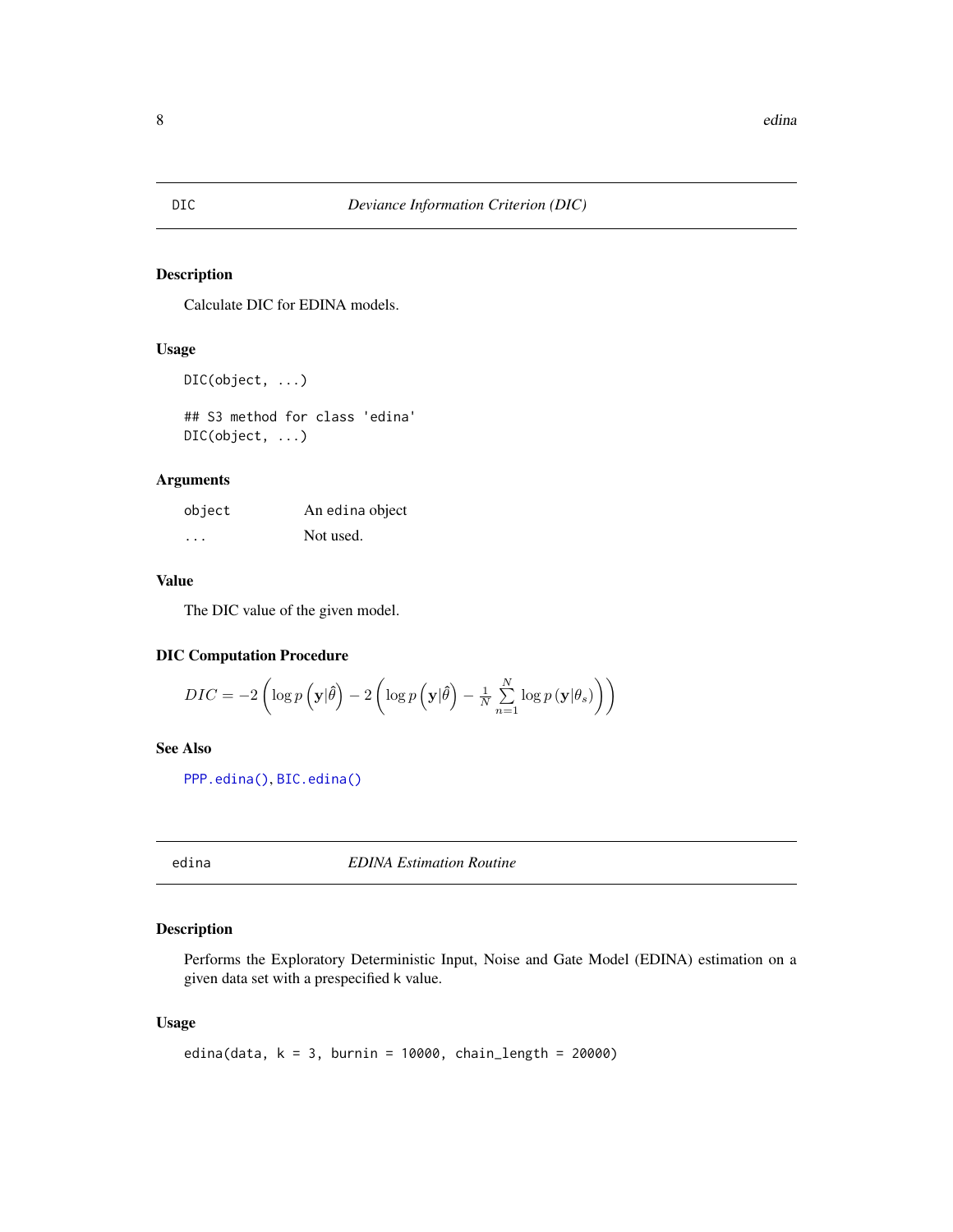#### <span id="page-8-0"></span>edina **9**9

#### **Arguments**

| data         | Binary responses to assessments in matrix form with dimensions $N \times J$ . |
|--------------|-------------------------------------------------------------------------------|
| k.           | Number of Attribute Levels as a positive integer.                             |
| burnin       | Number of Observations to discard on the chain.                               |
| chain_length | Length of the MCMC chain                                                      |

#### Value

An edina object that contains:

- coefficients: Estimated coefficients of the model fit
- loglike\_summed: Summed log-likelihood
- loglike\_pmean: Mean of log-likelihood
- pi\_classes: Latent classes
- avg\_q: Estimated Averaged Q Matrix
- est\_q: Estimated Dichotomous Q Matrix
- or\_tested: Odds Ratio used in the model selection.
- sample\_or: Odds Ratio for the sample.
- n: Number of Observations
- j: Number of Items
- k: Number of Traits
- burnin: Amount of iterations to discard
- chain\_length: Amount of iterations to retain.
- timing: Duration of the run
- dataset\_name: Name of the data set used in estimation.

#### See Also

[auto\\_edina\(\)](#page-3-1), [summary.edina\(\)](#page-18-1), [print.edina\(\)](#page-13-1)

#### Examples

```
if(requireNamespace("simcdm", quietly = TRUE)) {
```

```
# Set a seed for reproducibility
set.seed(1512)
```

```
# Setup data simulation parameters
N = 1 # Number of Examinees / Subjects
J = 10 # Number of Items
```

```
K = 2 # Number of Skills / Attributes
```

```
# Note:
# Sample size and attributes have been reduced to create a minimally
# viable example that can be run during CRAN's automatic check.
```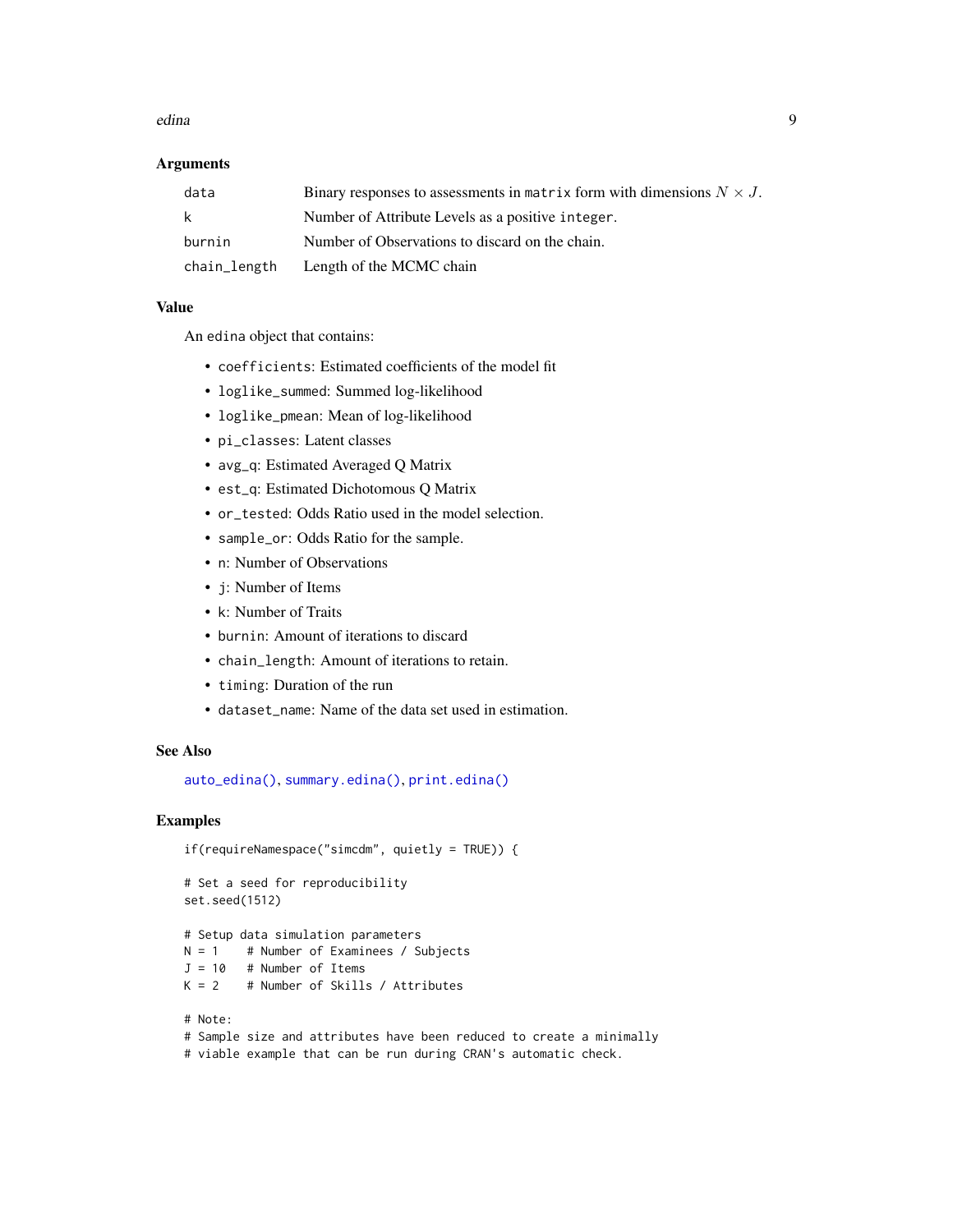```
# Please make sure to have a larger sample size...
# Assign slipping and guessing values for each item
ss = gs = rep(.2, J)# Simulate an identifiable Q matrix
Q = \text{simcdm}:\text{sim\_q\_matrix}(J, K)# Simulate subject attributes
subject_alphas = simcdm::sim_subject_attributes(N, K)
# Simulate items under the DINA model
items_dina = simcdm::sim_dina_items(subject_alphas, Q, ss, gs)
# Compute the edina model
edina_model = edina(items_dina, k = K)
# Display results
edina_model
# Provide a summary overview
summary(edina_model)
}
```
extract\_q\_matrix *Extract Q Matrix*

#### Description

Given a modeling object, extract the Q Matrix

#### Usage

```
extract_q_matrix(x, ...)
## S3 method for class 'q_matrix'
extract_q_matrix(x, ...)
```
## S3 method for class 'edina'  $extract_q_matrix(x, binary = TRUE, ...)$ 

```
## Default S3 method:
extract_q_matrix(x, ...)
```
#### Arguments

| x        | An edina or q_matrix object |
|----------|-----------------------------|
| $\cdots$ | Additional parameters       |

<span id="page-9-0"></span>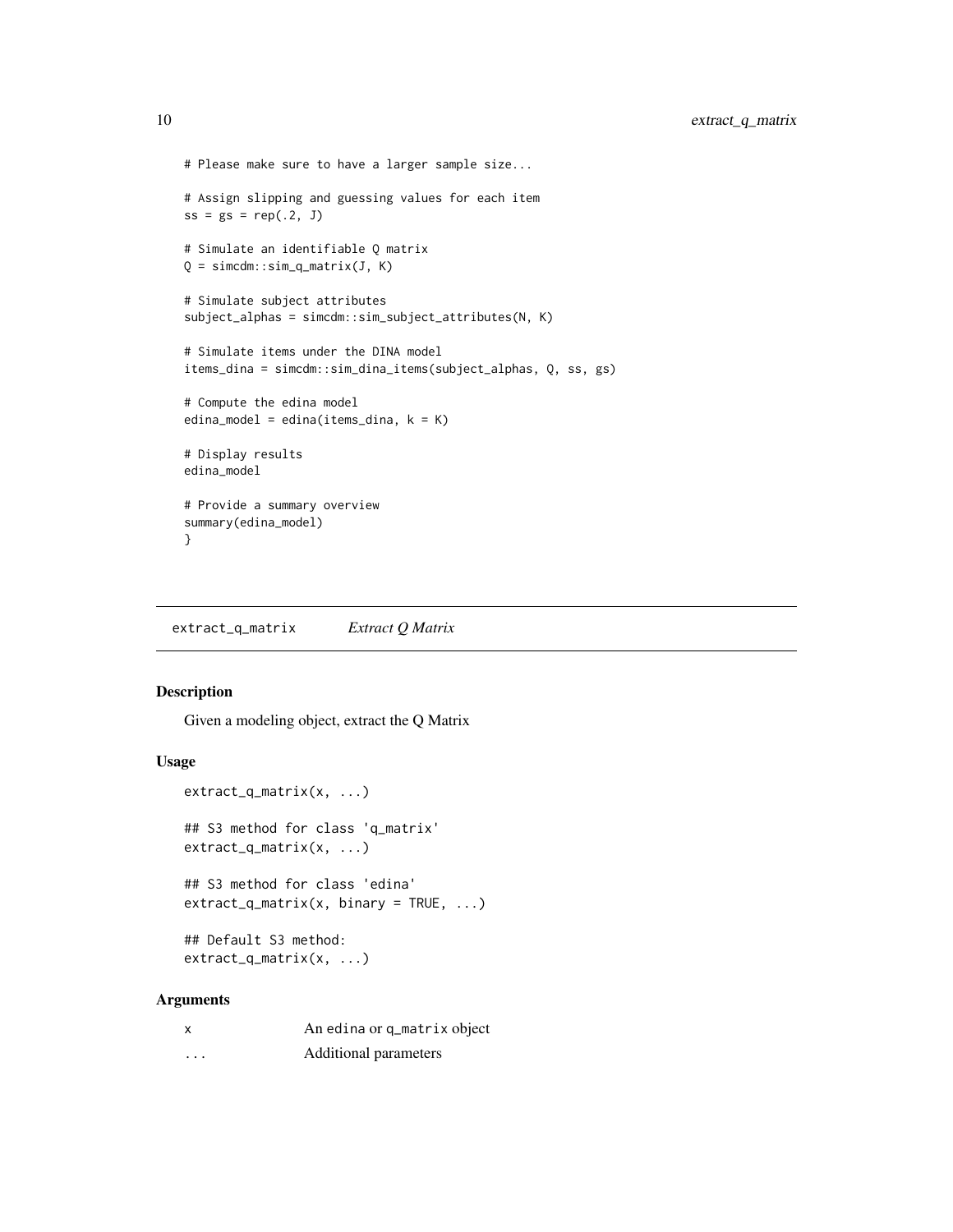<span id="page-10-0"></span>binary Boolean to indicate whether the *Q* matrix is shown in dichotomous form or in an estimated form.

#### Value

A matrix that is either dichotomous or estimated depending on the value of the binary parameter.

#### See Also

```
q_matrix(), as_q_matrix(), edina(), auto_edina()
```
#### Examples

```
# Q matrix values
x = matrix(c(1, 0, 0, 1), nrow = 2)# Show Q matrix structure
Q = q_matrix(x)# Retrieve Q matrix
extract_q_matrix(Q)
```
<span id="page-10-1"></span>model\_selection\_graph *View Model Selection Statistics Across Models*

#### Description

Displays information about the value of each model information criterion for a given model across the dimensions the Q matrix is estimated.

#### Usage

```
model_selection_graph(x, ...)
```
#### Arguments

|          | An auto_edina or auto_errum object. |
|----------|-------------------------------------|
| $\cdots$ | Not used                            |

#### Value

A ggplot2 object

#### See Also

[autoplot.auto\\_edina\(\)](#page-2-1)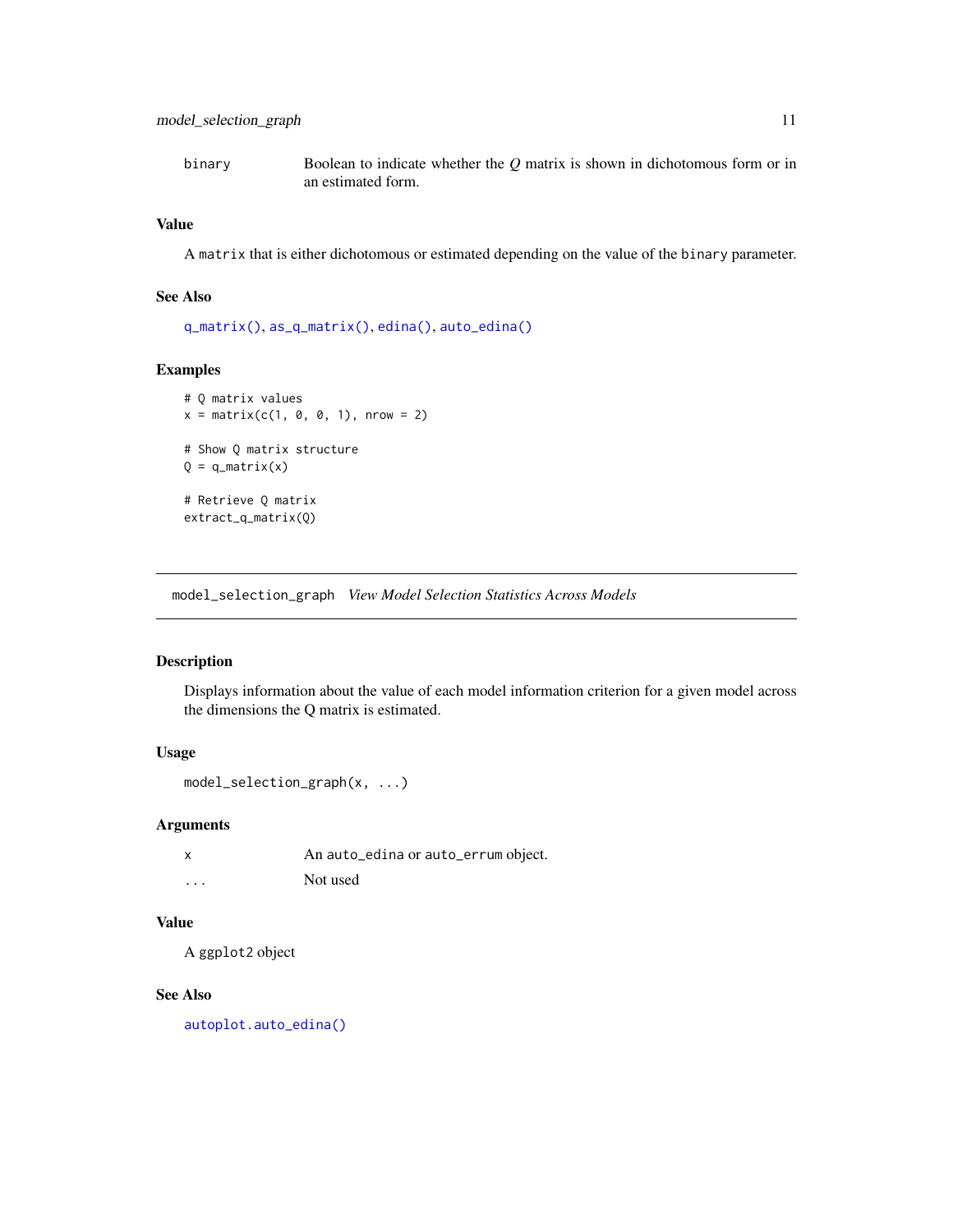```
parameter_evolution_graph
```
*View Slipping and Guessing Parameter Changes Across Models*

#### Description

Displays the slipping and guessing parameter changes for each model across the dimensions the Q matrix is estimated.

#### Usage

```
parameter_evolution_graph(x, ...)
```
#### Arguments

| x        | An auto_edina or auto_errum object. |
|----------|-------------------------------------|
| $\cdots$ | Not used                            |

#### Value

A ggplot2 object

#### See Also

[autoplot.auto\\_edina\(\)](#page-2-1)

<span id="page-11-3"></span>PPP *Posterior Predictive Probabilities (PPPs)*

#### <span id="page-11-2"></span>Description

Computes posterior predictive probabilities (PPPs) based on the odds ratios for each pair of items.

#### Usage

PPP(object, ...)

## S3 method for class 'edina' PPP(object, alpha =  $0.05, ...$ )

#### Arguments

| object  | An edina object                                                                                        |
|---------|--------------------------------------------------------------------------------------------------------|
| $\cdot$ | Not used.                                                                                              |
| alpha   | Defining region to indicate the level of extremeness the data must before the<br>model is problematic. |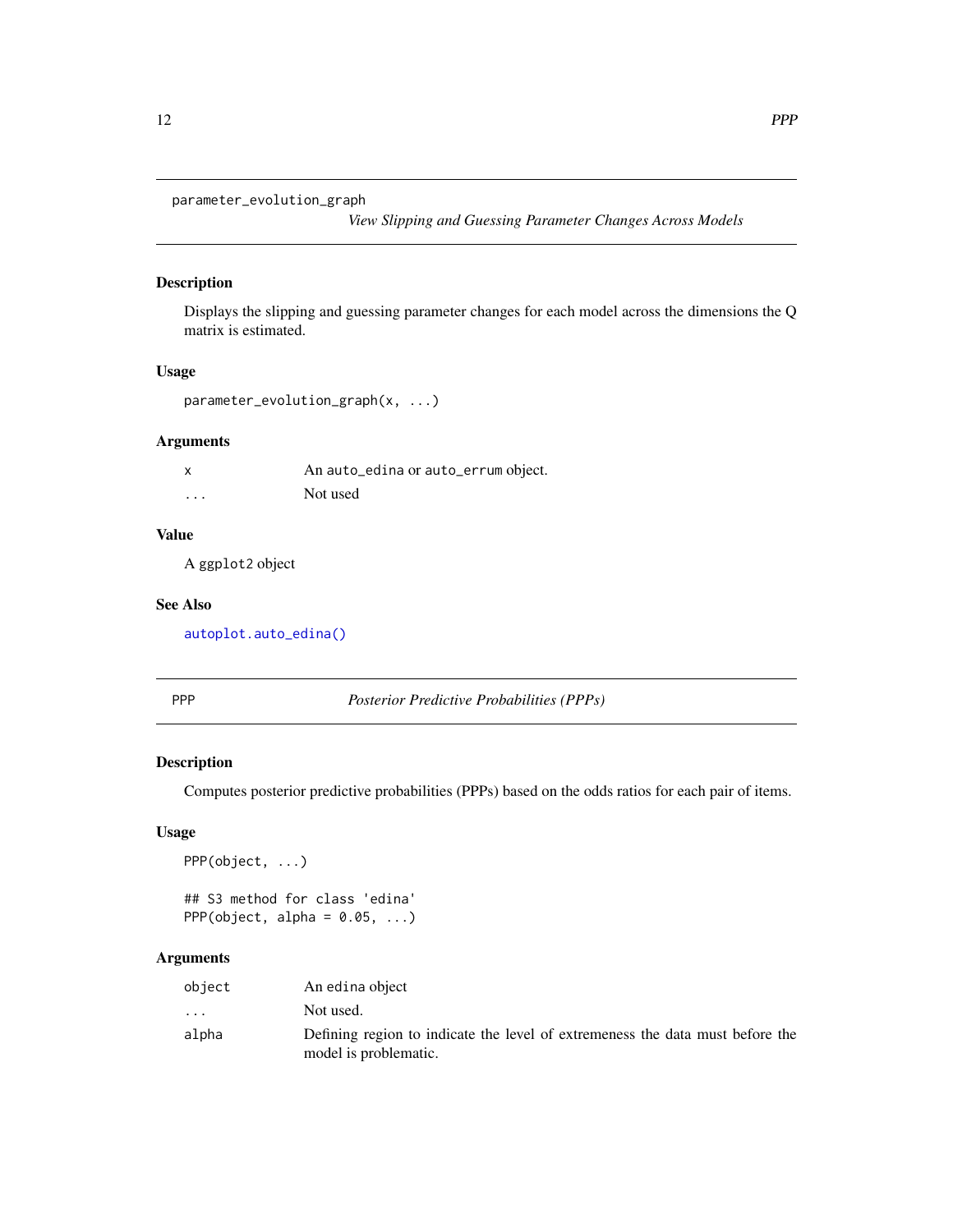#### <span id="page-12-0"></span>Details

PPPs that smaller than 0.05 or greater than 0.95 tend to be extreme and evidence of misfit. As a result, this is more of a heuristic metric.

#### Value

The PPP value given the specified alpha value.

#### PPP Computation Procedure

- 1. simulate observed responses  $Y^{(r)}$  using model parameters from iteration r of the MCMC sampler
- 2. computing the odds ratio for each pair of items at iteration  $r$  as

$$
OR^{(r)} = n_{11}^{(r)}n_{00}^{(r)}/\left(n_{10}^{(r)}n_{01}^{(r)}\right)
$$

, where  $n_{11}^{(r)}$  is the frequency of ones on both variables at iteration r,  $n_{10}^{(r)}$  is the frequency of ones on the first item and zeros on the second at iteration  $r$ , etc.; and

3. computing PPPs for each item pair as the proportion of generated  $OR^{(r)}$ 's that exceeded elements of the observed odds ratios.

print.auto\_edina *Print method for* auto\_edina

#### Description

Custom print method for displaying the results of the Auto EDINA method.

#### Usage

## S3 method for class 'auto\_edina'  $print(x, \ldots)$ 

#### Arguments

|                      | An auto_edina object                                       |
|----------------------|------------------------------------------------------------|
| $\ddot{\phantom{0}}$ | Additional values passed onto the print.data.frame method. |

#### Value

#### None.

The function provides a side-effect of displaying the overview of computed results across all models estimated.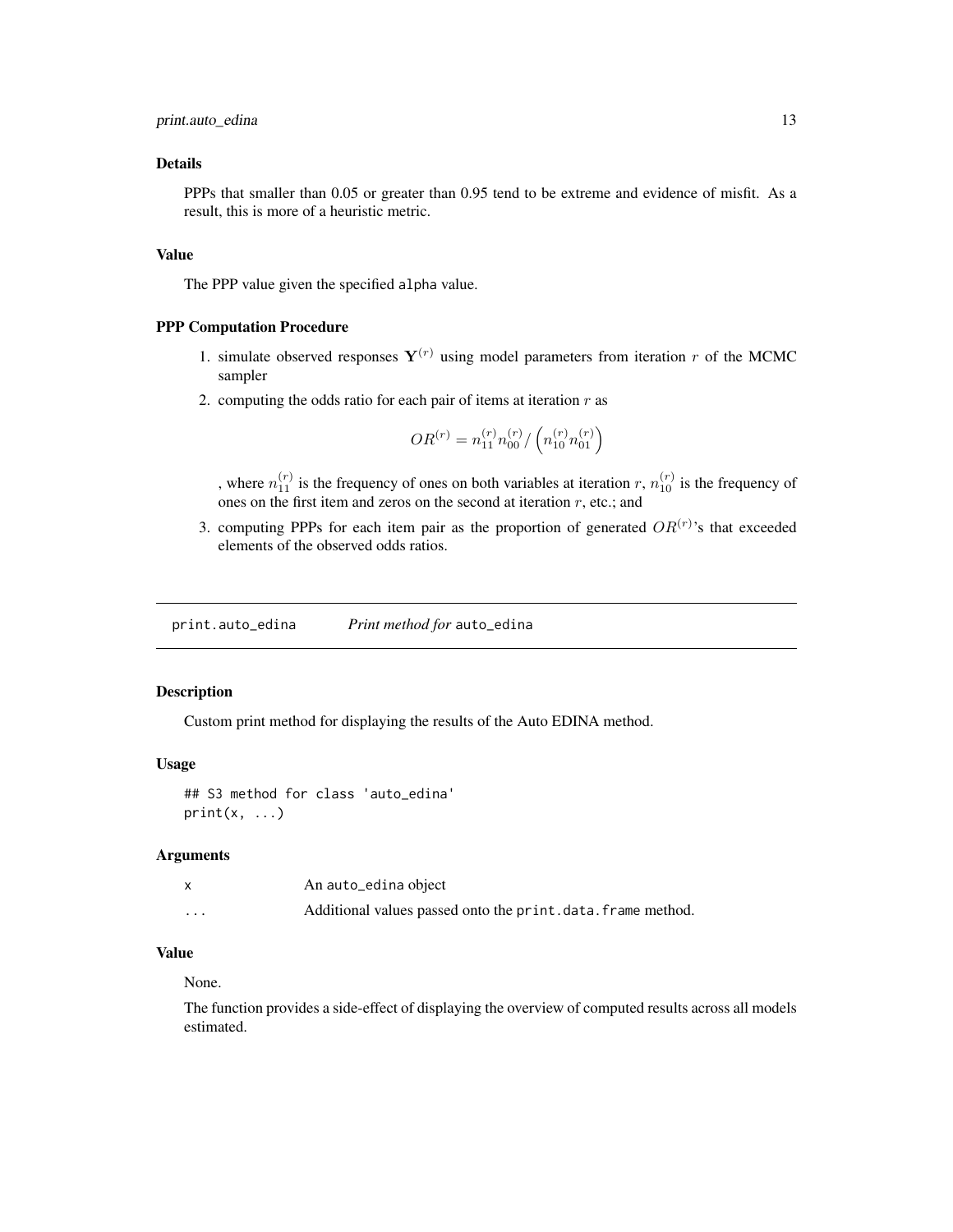<span id="page-13-1"></span><span id="page-13-0"></span>

#### Description

Custom print method for computing the EDINA.

#### Usage

```
## S3 method for class 'edina'
print(x, binary = FALSE, ...)
```
#### Arguments

|           | An edina object                                                                                     |
|-----------|-----------------------------------------------------------------------------------------------------|
| binary    | Boolean to indicate whether the $Q$ matrix is shown in dichotomous form or in<br>an estimated form. |
| $\ddotsc$ | Additional methods passed onto the print. matrix method.                                            |

#### Value

None.

The function provides a side-effect of displaying the overview of the model estimated.

print.q\_matrix *Printing out a Q Matrix Object*

#### Description

Custom print method for the Q Matrix Object.

#### Usage

## S3 method for class 'q\_matrix'  $print(x, \ldots)$ 

#### Arguments

|                         | An q_matrix object                                       |
|-------------------------|----------------------------------------------------------|
| $\cdot$ $\cdot$ $\cdot$ | Additional methods passed onto the print. matrix method. |

#### Value

An invisible matrix without the q\_matrix class displayed as a part of the output displayed.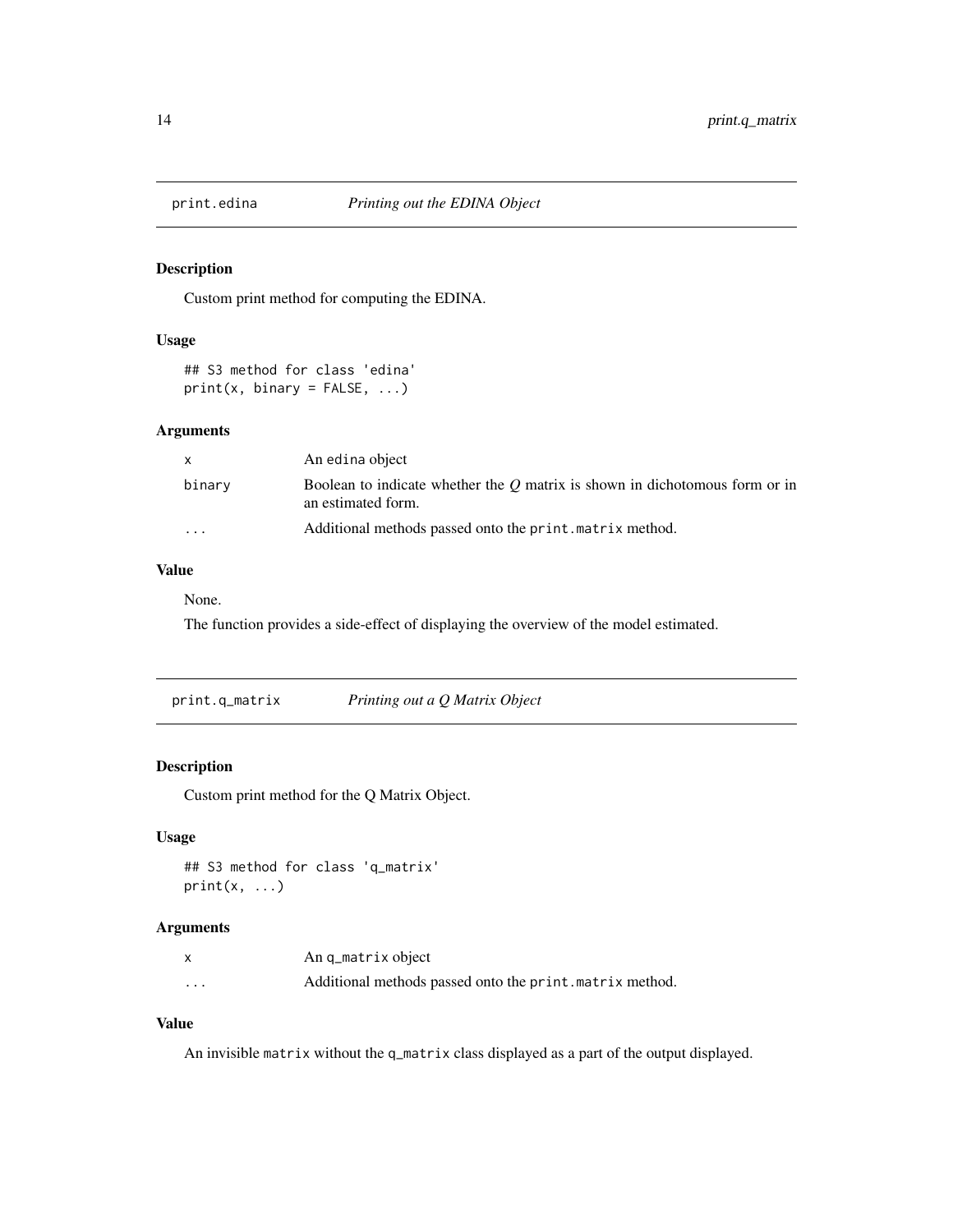<span id="page-14-0"></span>print.summary\_auto\_edina 15

#### See Also

[q\\_matrix\(\)](#page-16-1), [as\\_q\\_matrix\(\)](#page-1-1)

#### Examples

```
# Q matrix values
x = matrix(c(1, 0, 0, 1), nrow = 2)# Show Q matrix structure
q_matrix(x)
```
print.summary\_auto\_edina *Print the* auto\_edina *model summary*

#### Description

Custom method for displaying the results of the summary(auto\_edina).

#### Usage

## S3 method for class 'summary\_auto\_edina'  $print(x, \ldots)$ 

#### Arguments

|          | A summay_auto_edina object                                 |
|----------|------------------------------------------------------------|
| $\cdots$ | Additional values passed onto the print.data.frame method. |

#### Value

#### None.

The function provides a side-effect of displaying the overview of computed results across all models estimated.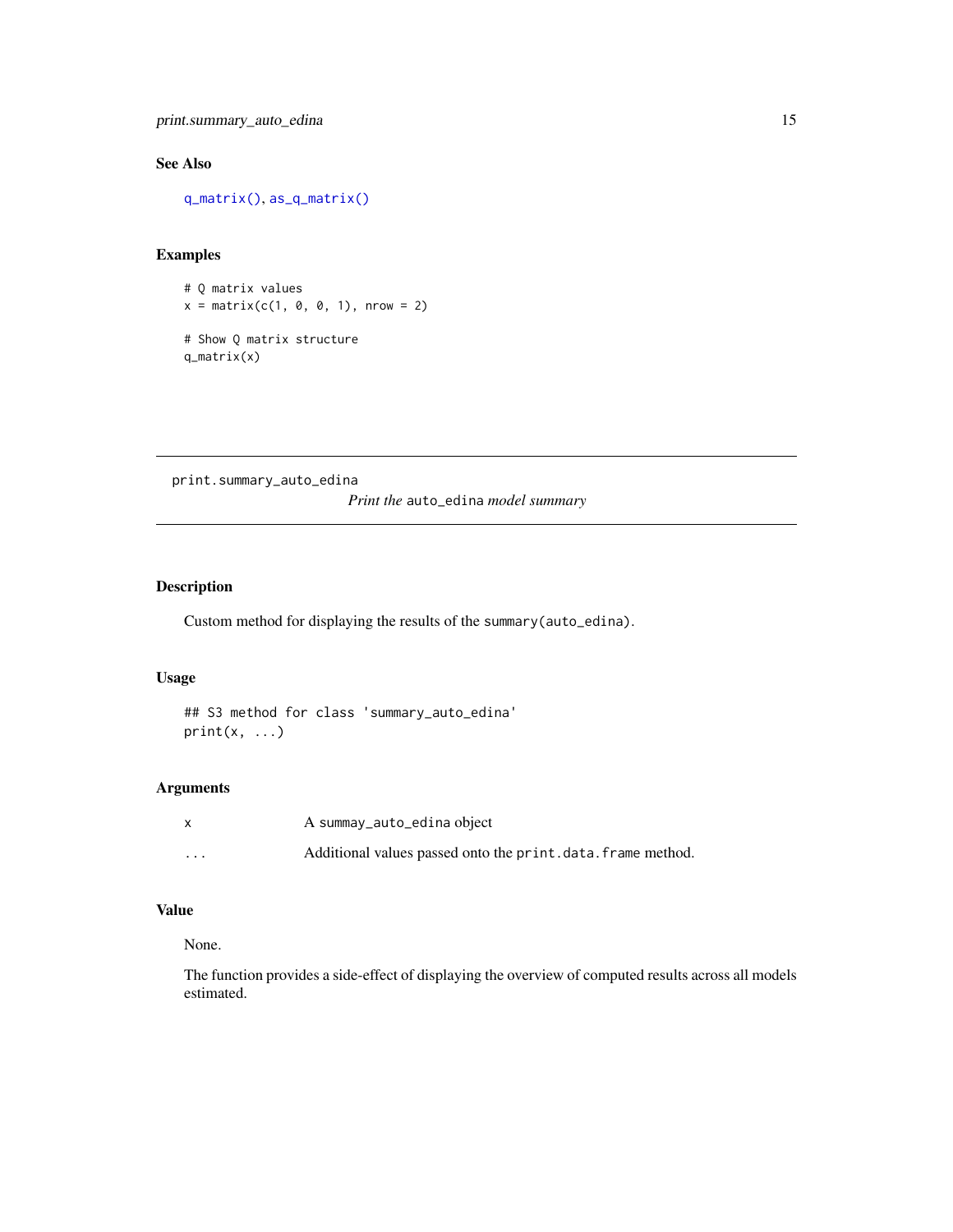<span id="page-15-0"></span>print.summary\_edina *Printing out the Summary EDINA Object*

#### Description

Custom print method for displaying the EDINA model summary information.

#### Usage

## S3 method for class 'summary\_edina'  $print(x, binary = FALSE, ...)$ 

#### Arguments

|                         | A summary_edina object                                                                              |
|-------------------------|-----------------------------------------------------------------------------------------------------|
| binarv                  | Boolean to indicate whether the $O$ matrix is shown in dichotomous form or in<br>an estimated form. |
| $\cdot$ $\cdot$ $\cdot$ | Past onto the print.data.frame method.                                                              |

#### Value

None.

The function provides a side-effect of displaying the overview of the model estimated.

|  | q_graph | Graph Q Matrix |  |
|--|---------|----------------|--|
|--|---------|----------------|--|

#### Description

Provides a heatmap approach to showing the estimated binary or averaged values of the Q Matrix.

#### Usage

```
q_{\text{graph}}(x, \ldots)## S3 method for class 'auto_edina'
q_graph(x, binary = TRUE, ic = c("ppp", "bic", "dic"), ...)
## S3 method for class 'edina'
q_{\text{graph}}(x, \text{ binary} = \text{TRUE}, \dots)## S3 method for class 'matrix'
q_{\text{graph}}(x, \ldots)## S3 method for class 'q_matrix'
q_{\text{graph}}(x, \ldots)
```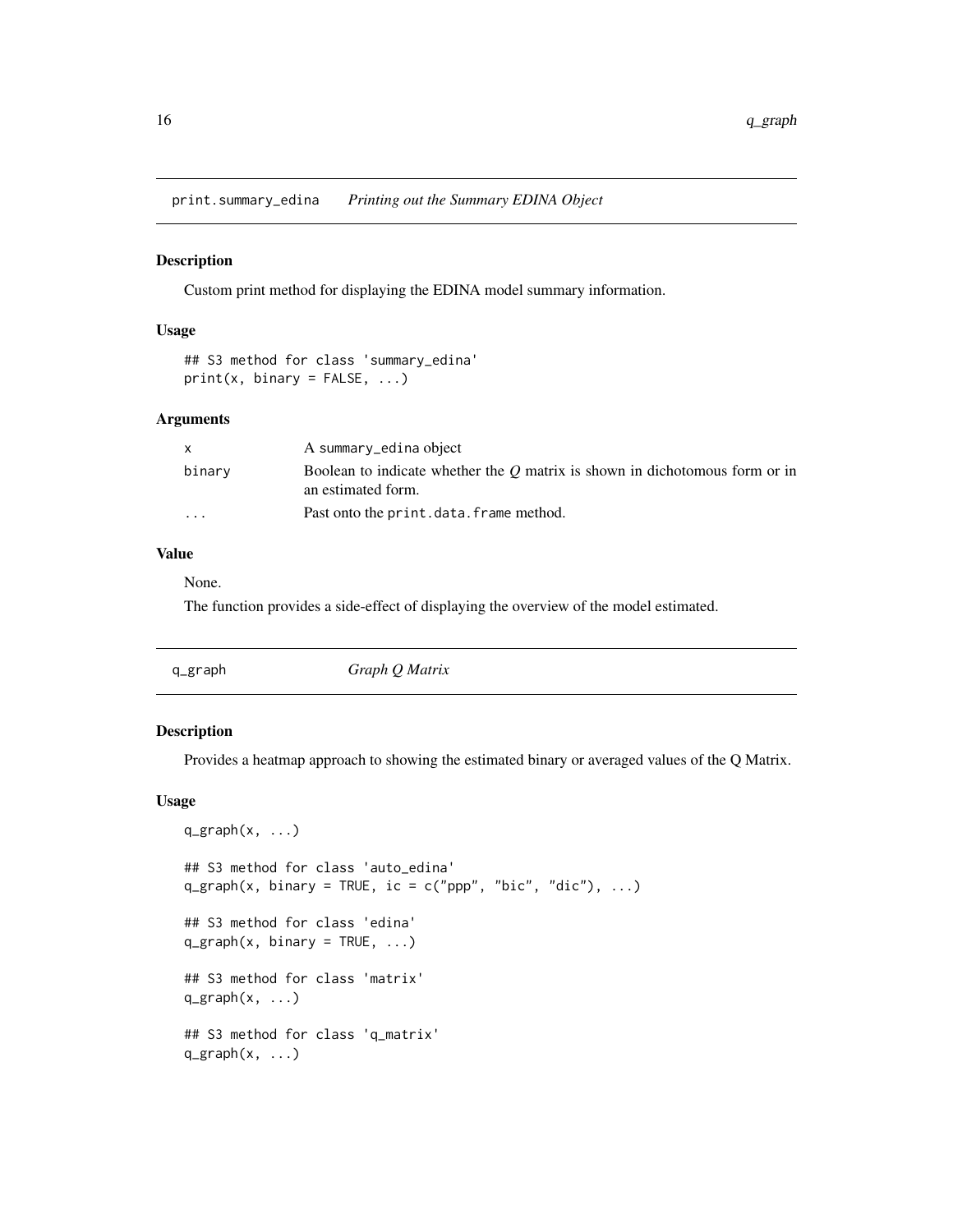#### <span id="page-16-0"></span> $q_{\perp}$  matrix  $17$

#### Arguments

| X       | Either an edina, auto_edina, or q_matrix object.                                                                                                |
|---------|-------------------------------------------------------------------------------------------------------------------------------------------------|
| $\cdot$ | Additional parameters not used                                                                                                                  |
| binary  | Boolean to indicate if a classified O (dichotomous by decision rule) or an esti-<br>mate O (non-dichotomous) or should be shown. Default: TRUE. |
| ic      | Information criterion name. Default "ppp".                                                                                                      |

#### Value

A ggplot2 object with a heatmap overview of the estimated Q matrix.

#### Examples

 $q = q_{\text{matrix}(\text{matrix}(c(1, 0, 1, 1, 0, 1), \text{ncol} = 3))$ q\_graph(q)

<span id="page-16-1"></span>

| q_matrix |  |
|----------|--|

q\_matrix *Create a Q Matrix Object*

#### Description

Provides a way to create an object as a "q\_matrix".

#### Usage

q\_matrix(x)

#### Arguments

x Either a data.frame or matrix.

#### Value

A q\_matrix object.

#### See Also

[as\\_q\\_matrix\(\)](#page-1-1)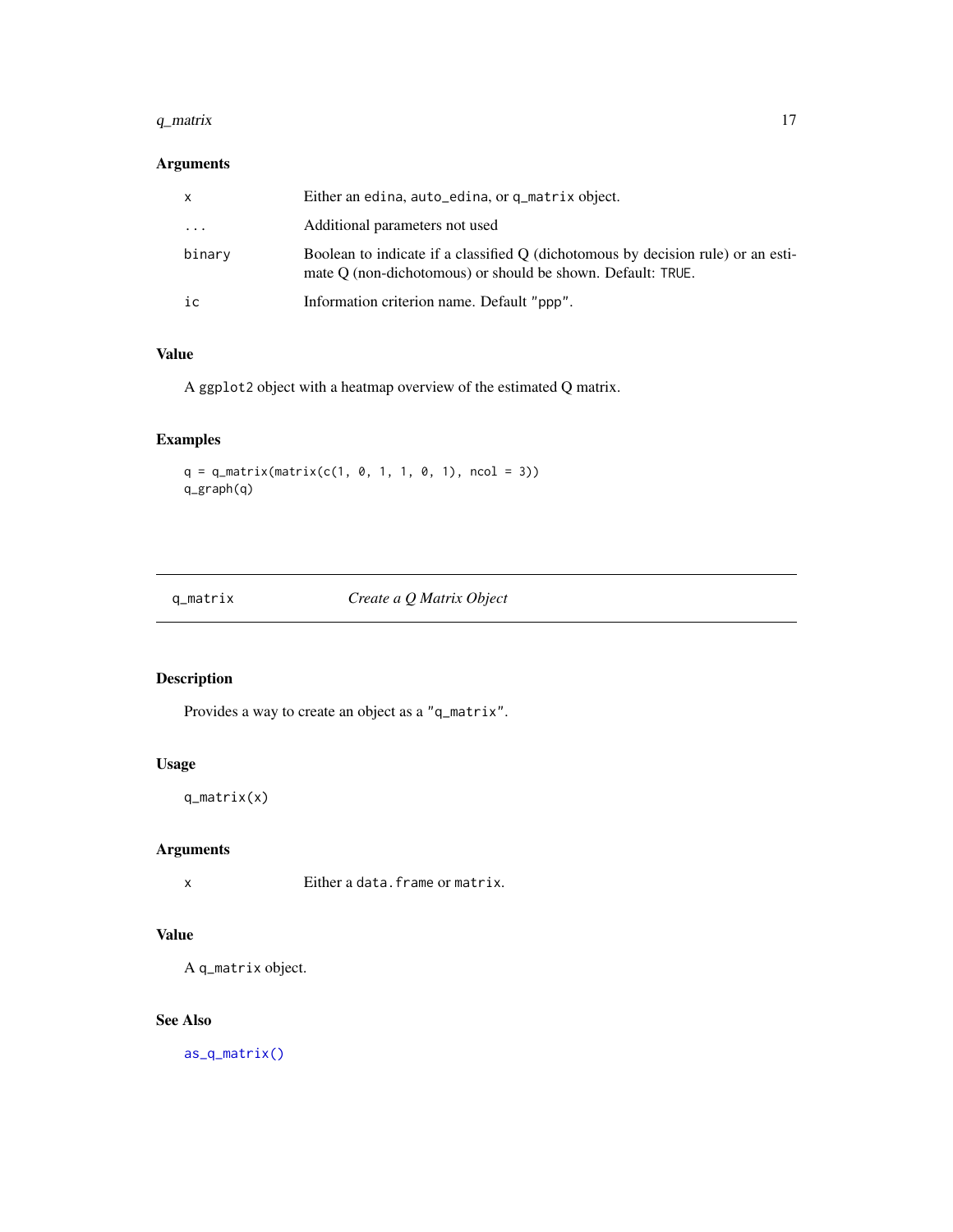#### Examples

```
# Q matrix values
x = matrix(c(1, 0, 0, 1), nrow = 2)# Q matrix wrapper
q_mat = q_matrix(x)# Data Frame encoding of Q
q_df = data.frame(
  k1 = c(1, 0),
  k2 = c(0, 1)\mathcal{L}# Create a Q matrix
q_mat = q_matrix(q_df)
```
summary.auto\_edina *Summarize* auto\_edina *model data*

#### Description

Custom method for displaying the results of the auto\_edina.

#### Usage

```
## S3 method for class 'auto_edina'
summary(object, ...)
```
#### Arguments

| object   | An auto_edina object |
|----------|----------------------|
| $\cdots$ | Not used.            |

#### Value

The original auto\_edina object with an added class of summary.auto\_edina.

<span id="page-17-0"></span>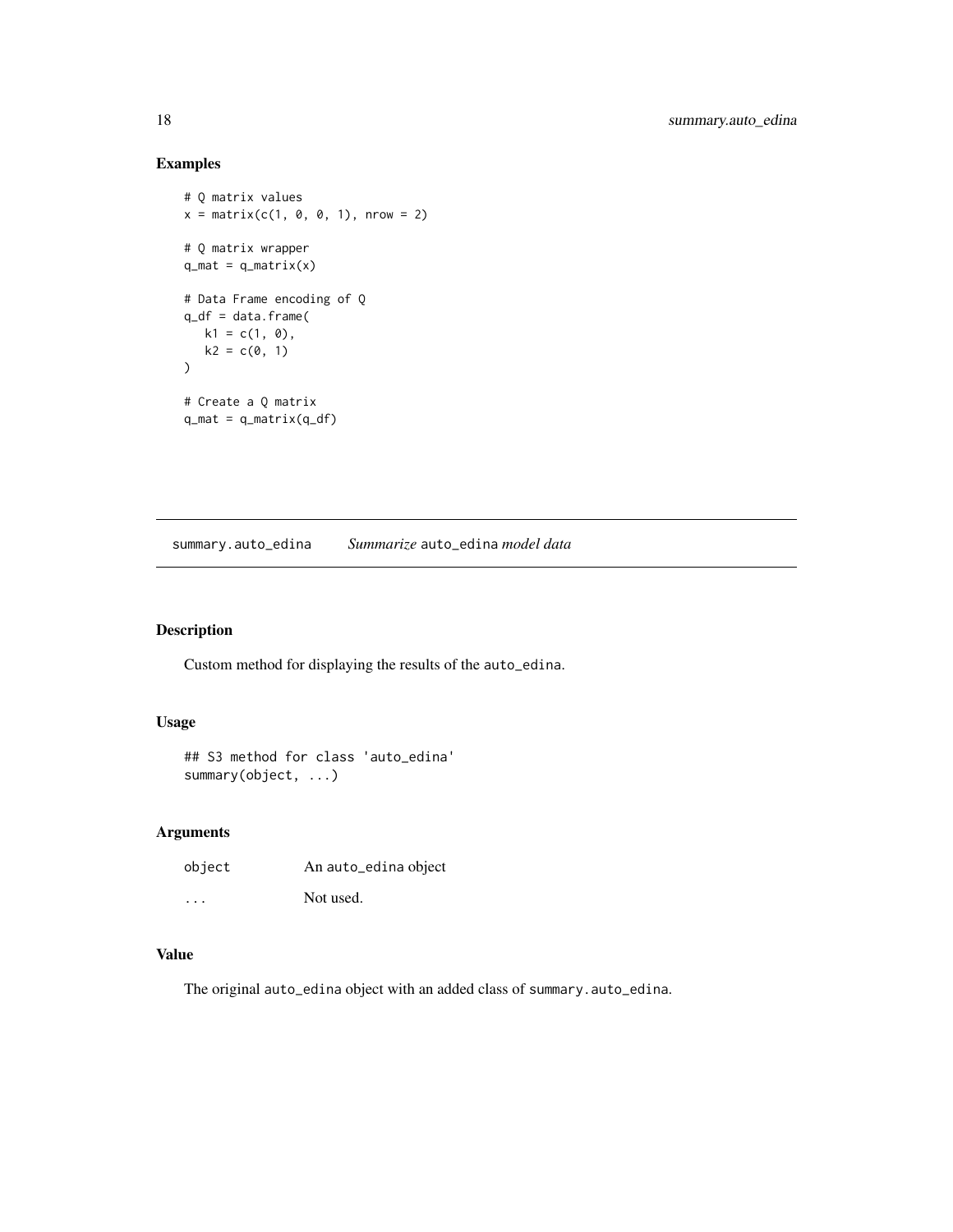<span id="page-18-1"></span><span id="page-18-0"></span>

#### Description

Provide a more detailed view inside of edina model object.

#### Usage

```
## S3 method for class 'edina'
summary(object, alpha = 0.05, ...)
```
#### Arguments

| object                  | An edina object                                                                                        |
|-------------------------|--------------------------------------------------------------------------------------------------------|
| alpha                   | Defining region to indicate the level of extremeness the data must before the<br>model is problematic. |
| $\cdot$ $\cdot$ $\cdot$ | Not used.                                                                                              |

#### Value

A summary object that includes everything in the original [edina\(\)](#page-7-2) object and:

- model\_fit: Matrix of model fit summary statistics.
- alpha: Alpha-value used to compute [PPP\(\)](#page-11-3)s.